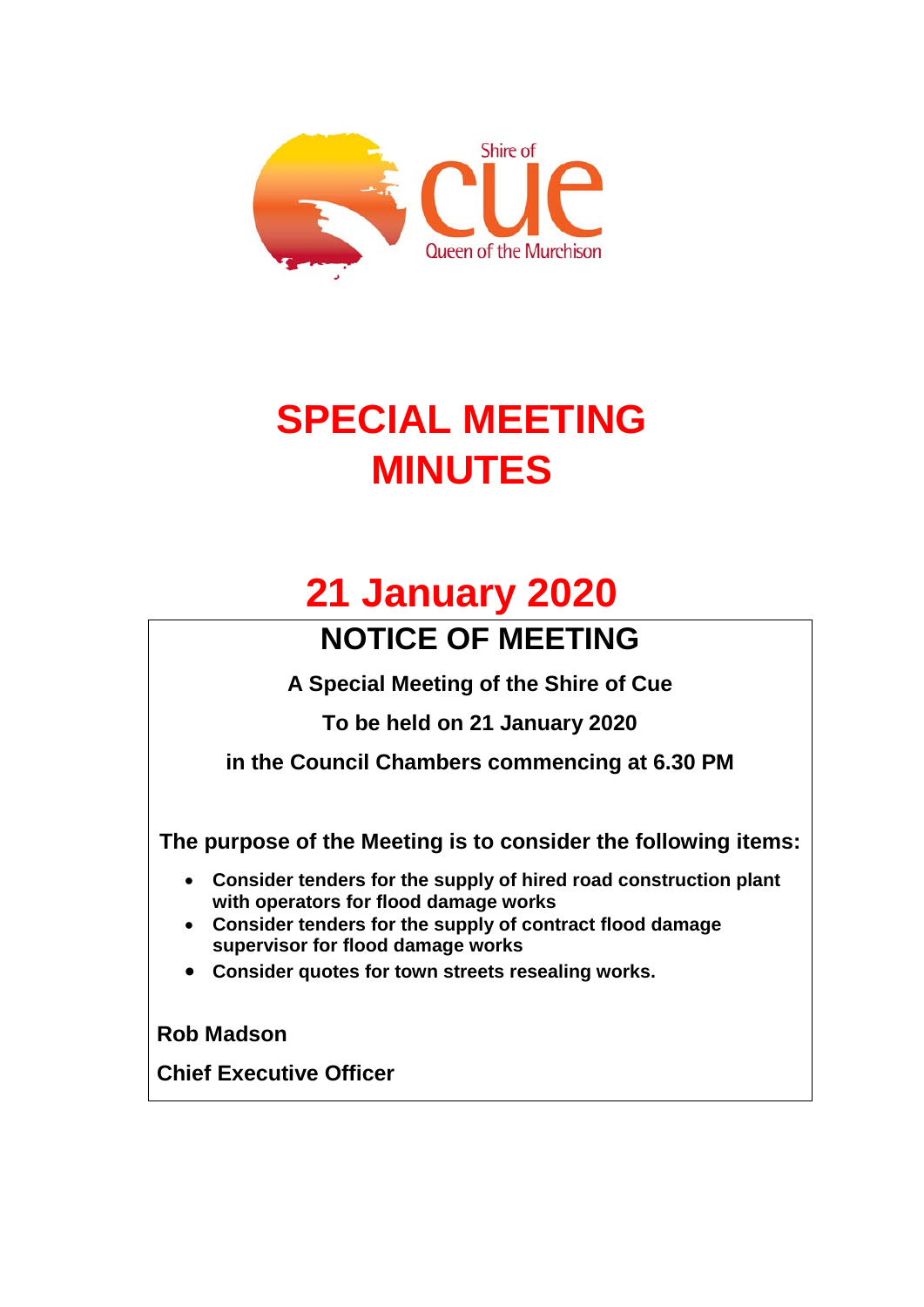### SHIRE OF CUE Special Council Meeting MINUTES

Held in the Council Chambers, 73 Austin Street Cue on Tuesday 21 January 2020 commencing at 6:32pm

| 1.   |                                                                              |
|------|------------------------------------------------------------------------------|
| 1.1  |                                                                              |
| 2.   |                                                                              |
| 3.   |                                                                              |
| 4.   |                                                                              |
| 5.   |                                                                              |
| 6.   |                                                                              |
| 7.   |                                                                              |
| 8.   |                                                                              |
| 9.   |                                                                              |
| 10.  |                                                                              |
| 11.  | <b>MOTIONS BY MEMBERS OF WHICH PREVIOUS NOTICE HAS BEEN</b>                  |
| 12.  | MOTIONS FOR CONSIDERATION AT THE NEXT MEETING 7                              |
| 13.  |                                                                              |
| 14.  | <b>MATTERS FOR WHICH THE MEETING MAY BE CLOSED  8</b>                        |
| 14.1 | <b>TENDER - FLOOD DAMAGE ROAD CONSTRUCTION PLANT WITH</b><br>OPERATORS<br>.8 |
| 14.2 | TENDER - FLOOD DAMAGE CONTRACT SUPERVISOR 9                                  |
| 14.3 |                                                                              |
| 15.  |                                                                              |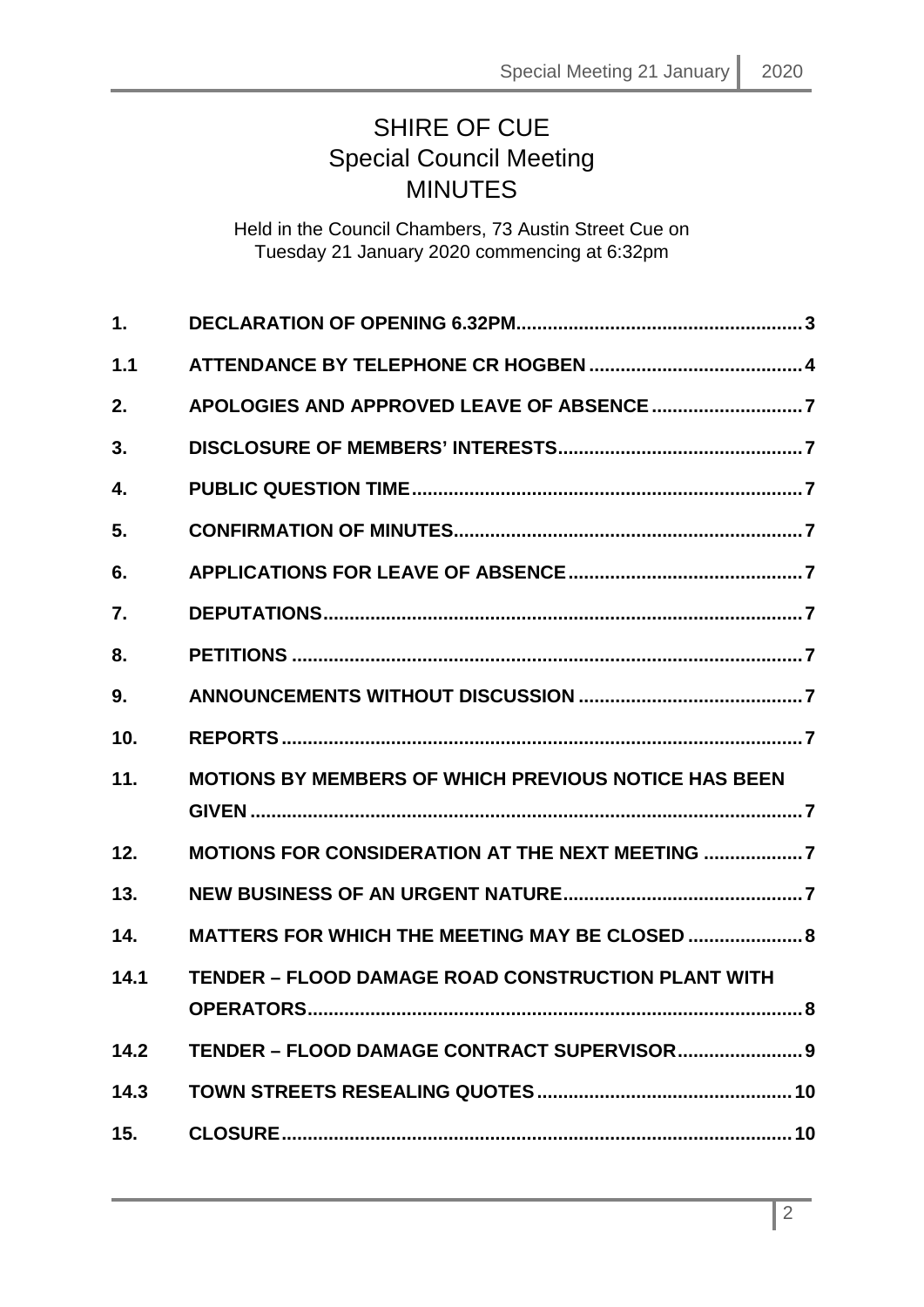#### <span id="page-2-0"></span>**1. DECLARATION OF OPENING 6.32PM**

The Presiding Member welcomed those present and read the following disclaimer:

*No responsibility whatsoever is implied or accepted by the Shire of Cue for any act, omission or statement or intimation occurring during this Meeting.*

*It is strongly advised that persons do not act on what is heard at this Meeting and should only rely on written confirmation of council's decision, which will be provided within fourteen (14) days of this Meeting.*

#### **PRESENT**:

Councillor Les Price, Deputy Shire President (Presiding Member)

Councillor Ian Dennis

Councillor Ron Hogben\*

Councillor Leonie Fitzpatrick

Councillor Fred Spindler

Councillor Liz Houghton

\*via Telephone Conference

#### **STAFF:**

Mr Rob Madson, Chief Executive Officer

Mr Richard Towell, Deputy Chief Executive Officer

Ms Tracy Bachraty, Customer Service Officer

#### **GALLERY:**

Ms Catherine Willett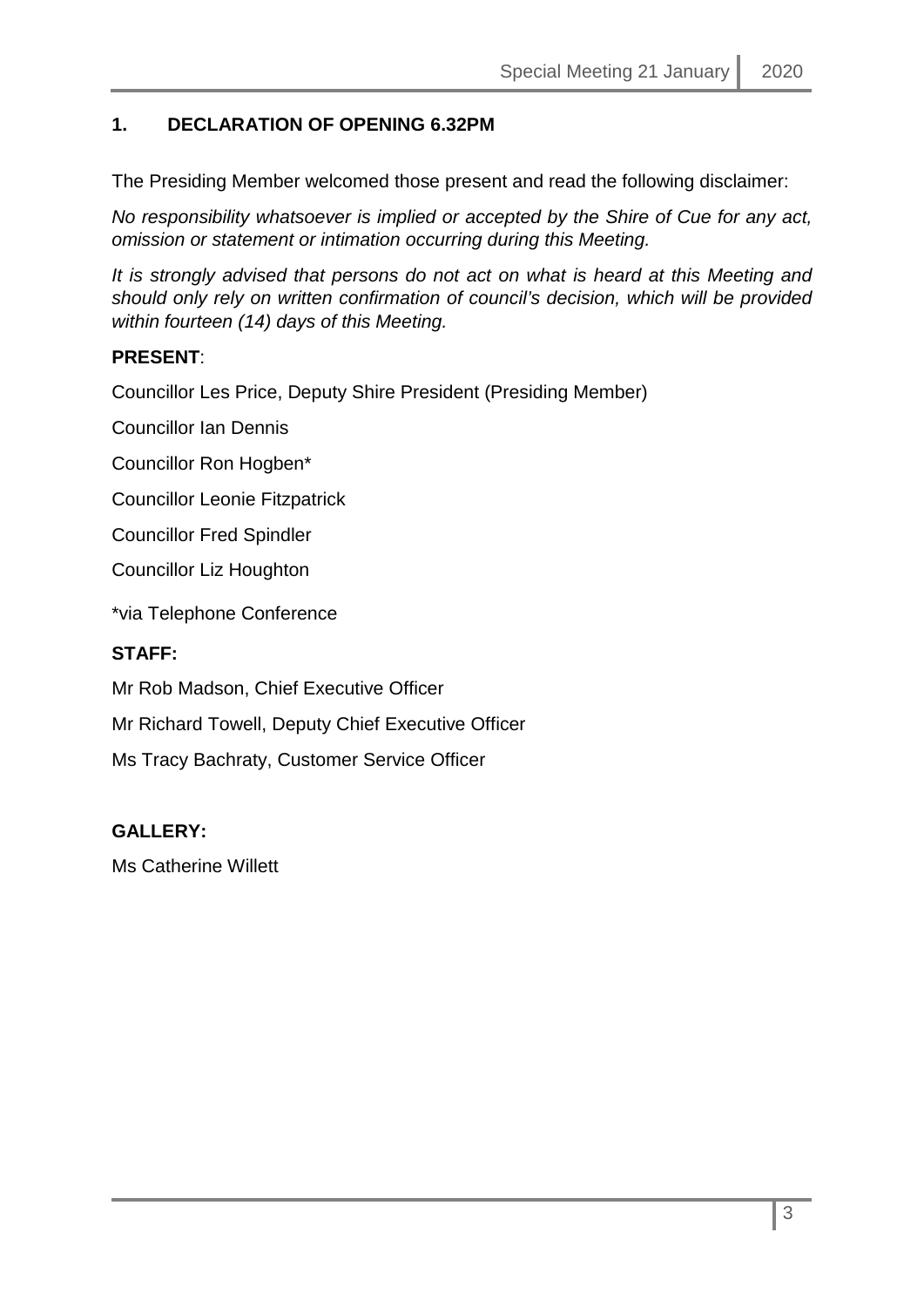#### <span id="page-3-0"></span>**1.1 ATTENDANCE BY TELEPHONE CR HOGBEN**

| APPLICANT:                  | Cr Ron Hogben                        |
|-----------------------------|--------------------------------------|
| DISCLOSURE OF INTEREST: Nil |                                      |
| AUTHOR:                     | Rob Madson – Chief Executive Officer |
| DATE:                       | 21 January 2020                      |
|                             |                                      |

#### *Matters for Consideration:*

Attendance at Council meeting by telephone.

#### *Background:*

Cr Hogben has requested permission to attend the January Special Council meeting by teleconference.

#### *Comments:*

Nil

#### *Statutory Environment:*

#### *LOCAL GOVERNMENT ACT 1995 - SECT 5.25*

#### **5.25 . Regulations about council and committee meetings and committees**

 (1) *Without limiting the generality of section 9.59, regulations may make provision in relation to —* …

 **(ba) the holding of council or committee meetings by telephone, video conference or other electronic means; and …**

#### *LOCAL GOVERNMENT (ADMINISTRATION) REGULATIONS 1996 - REG 14A*

#### **14A . Attendance by telephone etc. (Act s. 5.25(1)(ba))**

 *(1) A person who is not physically present at a meeting of a council or committee is to be taken to be present at the meeting if —*

 *(a) the person is simultaneously in audio contact, by telephone or other means of instantaneous communication, with each other person present at the meeting; and* 

- *(b) the person is in a suitable place; and*
- *(c) the council has approved\* of the arrangement.*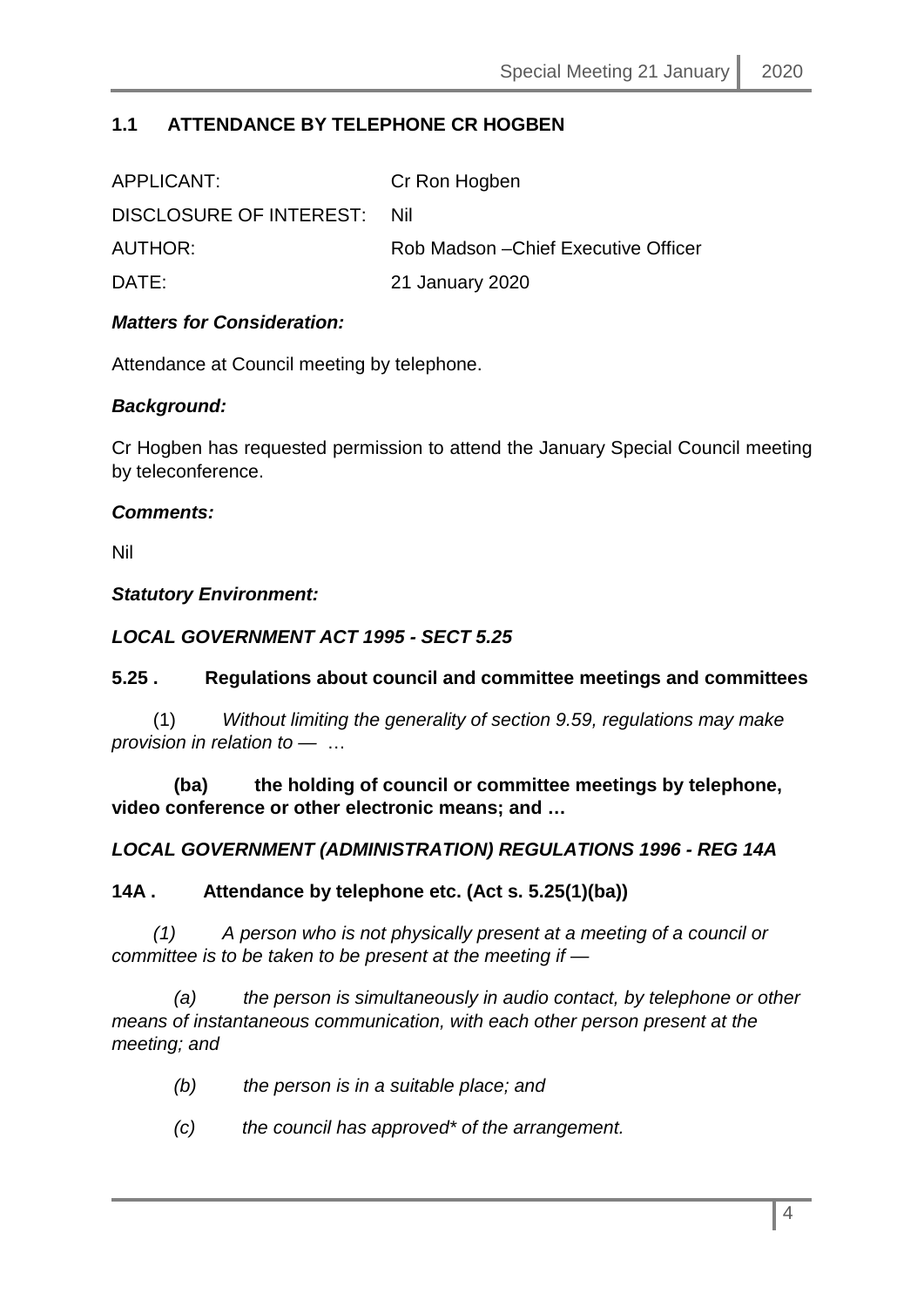*(2) A council cannot give approval under subregulation (1)(c) if to do so would mean that at more than half of the meetings of the council, or committee, as the case may be, in that financial year, a person (other than a person with a disability) who was not physically present was taken to be present in accordance with this regulation.* 

 *(3) A person referred to in this regulation is no longer to be taken to be present at a meeting if the person ceases to be in instantaneous communication with each other person present at the meeting.* 

 *(4) In this regulation —*

 *disability has the meaning given in the Disability Services Act 1993 section 3;* 

#### *suitable place —*

 *(a) in relation to a person with a disability — means a place that the council has approved\* as a suitable place for the purpose of this paragraph; and* 

 *(b) in relation to any other person — means a place that the council has approved\* as a suitable place for the purpose of this paragraph and that is located —*

 *(i) in a townsite or other residential area; and* 

 *(ii) 150 km or further from the place at which the meeting is to be held under regulation 12, measured along the shortest road route ordinarily used for travelling;*

#### *Policy Implications:*

Nil

#### *Financial Implications:*

The cost of the telephone call will be borne by the Shire. Cr Hogben will be entitled to receive a meeting attendance fee.

#### *Strategic Implications:*

Nil

#### *Consultation:*

Shire President – Cr Ross Pigdon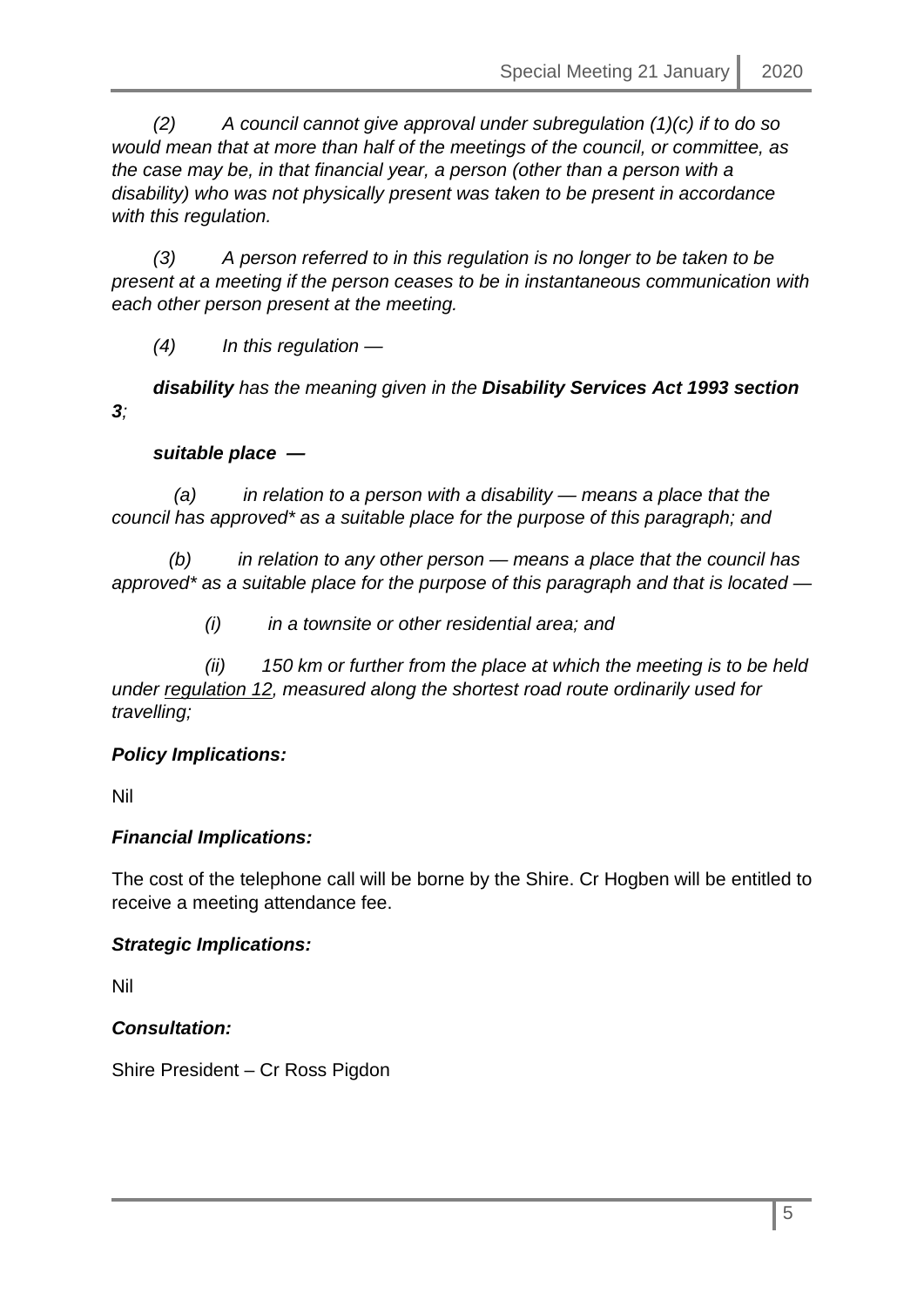#### *Officer's Recommendation:* **Voting Requirement: Absolute Majority**

- *1. That Council approves of Cr Hogben's private office at his residence at 1 Calamar Place Woorree as a suitable place for the purposes of Regulation 14A of the Local Government (Administration) Regulations 1996.*
- *2. That Council grant approval for Cr Hogben to attend this meeting by instantaneous communications in the form of a teleconference.*

| <b>Council Decision: 01012020</b> | <b>Voting requirement: Absolute Majority</b> |  |
|-----------------------------------|----------------------------------------------|--|
| <b>MOVED: CR DENNIS</b>           | <b>SECONDED: CR SPINDLER</b>                 |  |
| <b>CARRIED: 5/0</b>               |                                              |  |

Cr Hogben joined the meeting by telephone conference at 6.49pm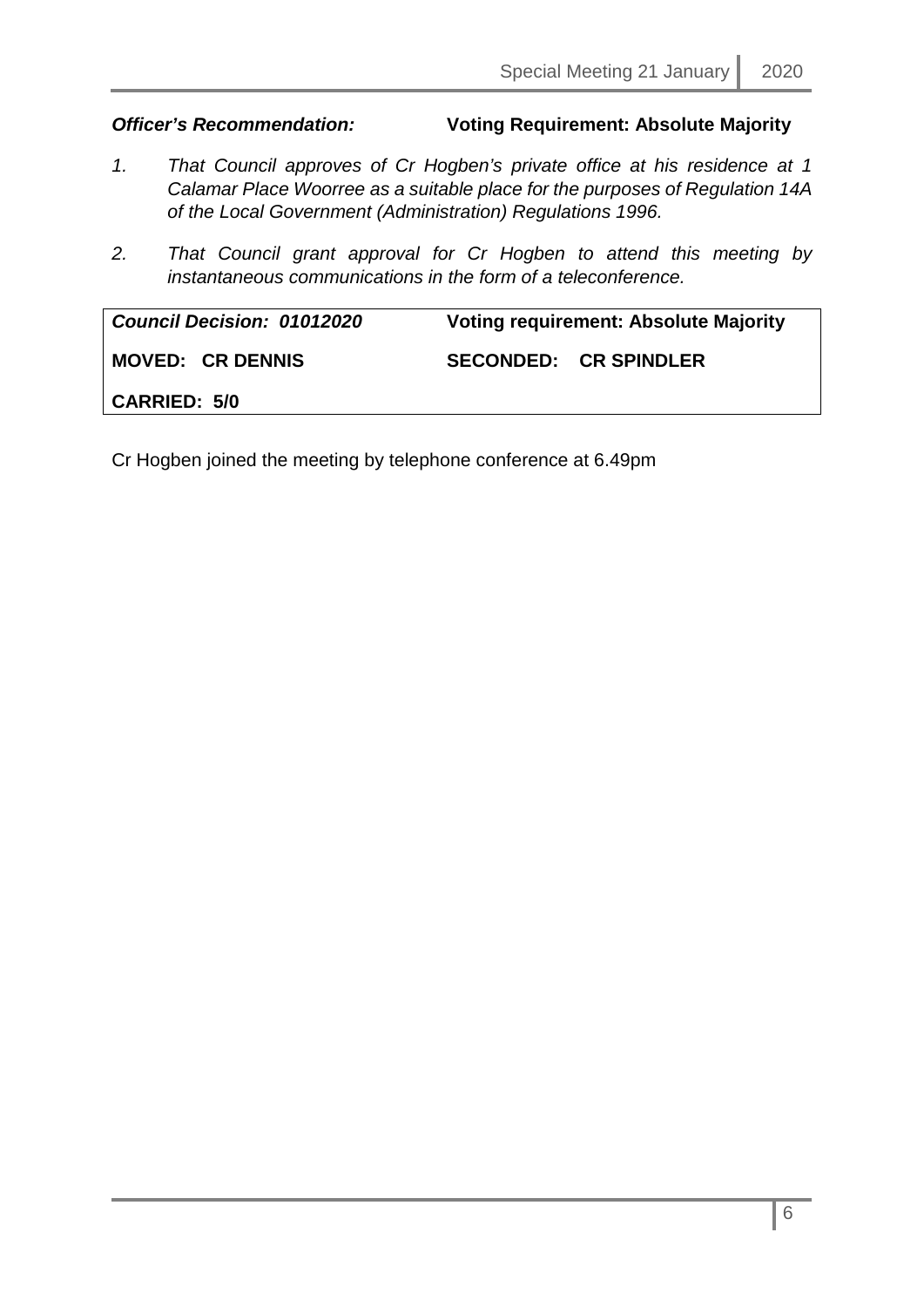#### <span id="page-6-0"></span>**2. APOLOGIES AND APPROVED LEAVE OF ABSENCE**

Councillor Ross Pigdon, Shire President

#### <span id="page-6-1"></span>**3. DISCLOSURE OF MEMBERS' INTERESTS**

NIL

#### <span id="page-6-2"></span>**4. PUBLIC QUESTION TIME**

NIL

#### <span id="page-6-3"></span>**5. CONFIRMATION OF MINUTES**

NIL

#### <span id="page-6-4"></span>**6. APPLICATIONS FOR LEAVE OF ABSENCE**

NIL

#### <span id="page-6-5"></span>**7. DEPUTATIONS**

NIL

#### <span id="page-6-6"></span>**8. PETITIONS**

NIL

#### <span id="page-6-7"></span>**9. ANNOUNCEMENTS WITHOUT DISCUSSION**

NIL

#### <span id="page-6-8"></span>**10. REPORTS**

NIL

#### <span id="page-6-9"></span>**11. MOTIONS BY MEMBERS OF WHICH PREVIOUS NOTICE HAS BEEN GIVEN**

NIL

#### <span id="page-6-10"></span>**12. MOTIONS FOR CONSIDERATION AT THE NEXT MEETING**

NIL

#### <span id="page-6-11"></span>**13. NEW BUSINESS OF AN URGENT NATURE**

NIL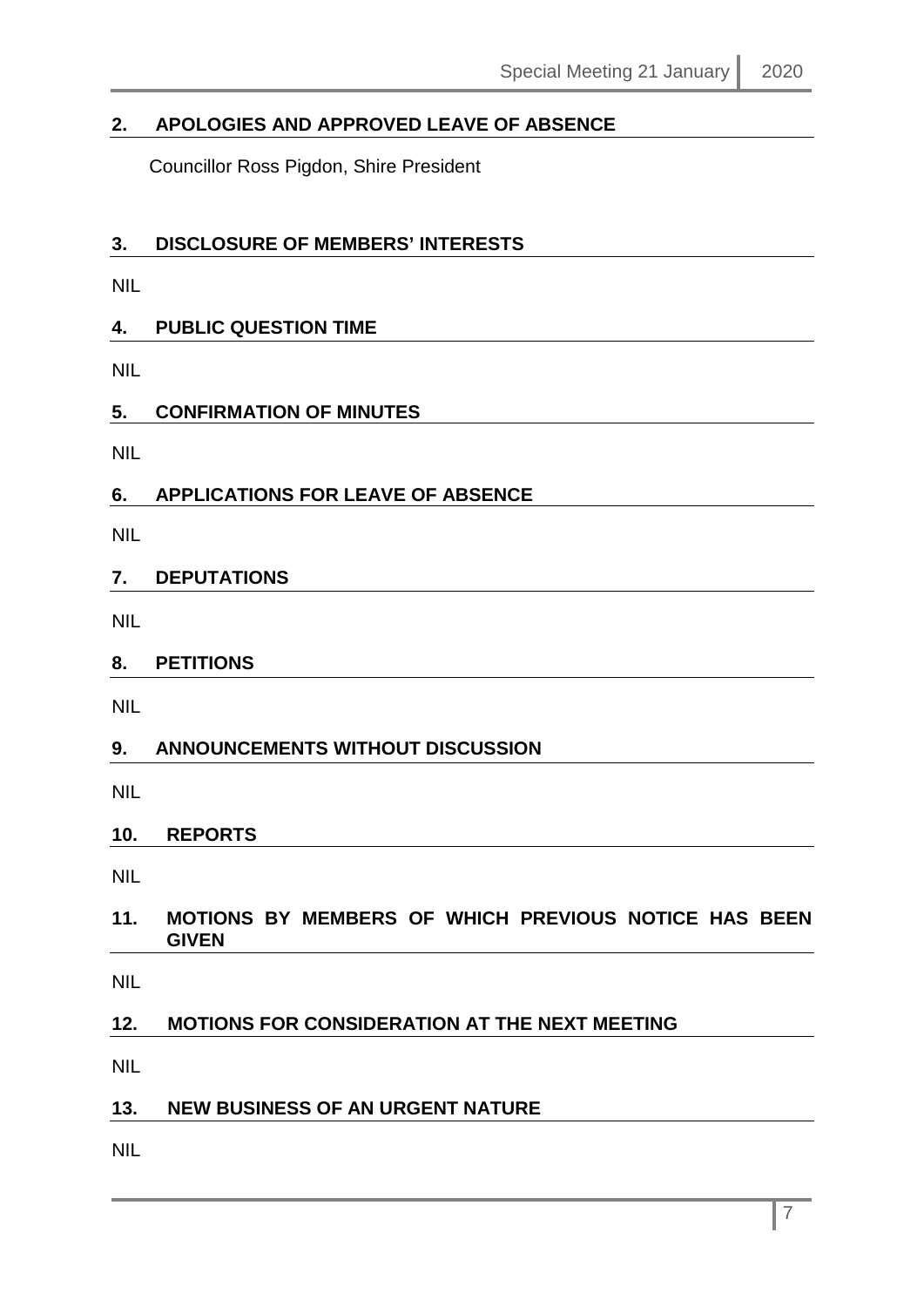#### <span id="page-7-0"></span>**14. MATTERS FOR WHICH THE MEETING MAY BE CLOSED**

*Council Decision: 02012020* **Voting requirement:** Simple Majority

#### **MOVED: CR HOUGHTON SECONDED: CR HOGBEN**

That the meeting be closed to members of the public to discuss confidential matters.

**CARRIED: 6/0**

#### <span id="page-7-1"></span>**14.1 TENDER – FLOOD DAMAGE ROAD CONSTRUCTION PLANT WITH OPERATORS**

| APPLICANT:                  | Shire of Cue                                    |
|-----------------------------|-------------------------------------------------|
| DISCLOSURE OF INTEREST: Nil |                                                 |
| <b>AUTHOR:</b>              | Richard Towell – Deputy Chief Executive Officer |
| DATE:                       | 16 January 2020                                 |

#### *Matters for Consideration:*

Awarding of the tender RFT 2019-02 for the supply of plant and operators for road flood damage repair works AGRN863.

| <b>Council Decision: 03012020</b> | <b>Voting requirement: Simple Majority</b> |
|-----------------------------------|--------------------------------------------|
|                                   |                                            |

**MOVED: CR DENNIS SECONDED: CR HOUGHTON**

*That Council award the tender RFT 2019-02 for Supply of Plant and Operators for Road Flood Damage Repairs to Lacy Bros Pty Ltd, with the contract having an estimated value of \$3,589,425.00 + GST as calculated by submitted rates.*

**CARRIED: 5/1** 

**AGAINST: CR SPINDLER**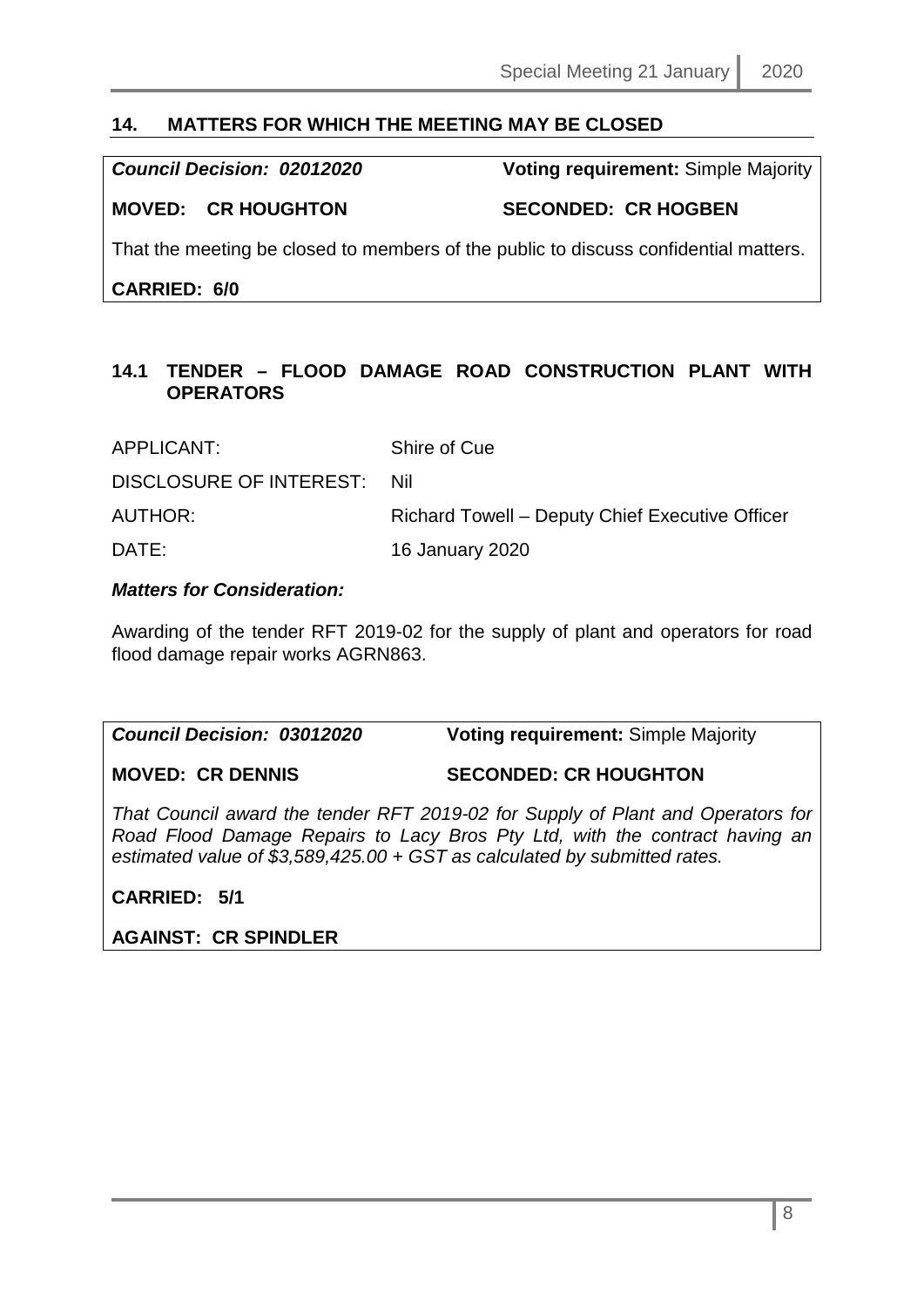#### <span id="page-8-0"></span>**14.2 TENDER – FLOOD DAMAGE CONTRACT SUPERVISOR**

| APPLICANT:                  | Shire of Cue                                    |
|-----------------------------|-------------------------------------------------|
| DISCLOSURE OF INTEREST: Nil |                                                 |
| AUTHOR:                     | Richard Towell – Deputy Chief Executive Officer |
| DATE:                       | 16 January 2020                                 |

#### *Matters for Consideration:*

Awarding of the tender RFT 2019-03 for the supply of contract supervisor for flood damage repair works AGRN863.

| <b>Council Decision: 04012020</b> | <b>Voting requirement: Simple Majority</b> |
|-----------------------------------|--------------------------------------------|
| <b>MOVED: CR FITZPATRICK</b>      | <b>SECONDED: CR HOUGHTON</b>               |

*That Council award the tender RFT 2019-03 for Supply of Contract Supervisor for Flood Damage Repairs to General Terrain Services (Greg Smith), with the contract having an estimated value of \$223,070.00 + GST as calculated by submitted rates.*

#### **CARRIED: 6/0**